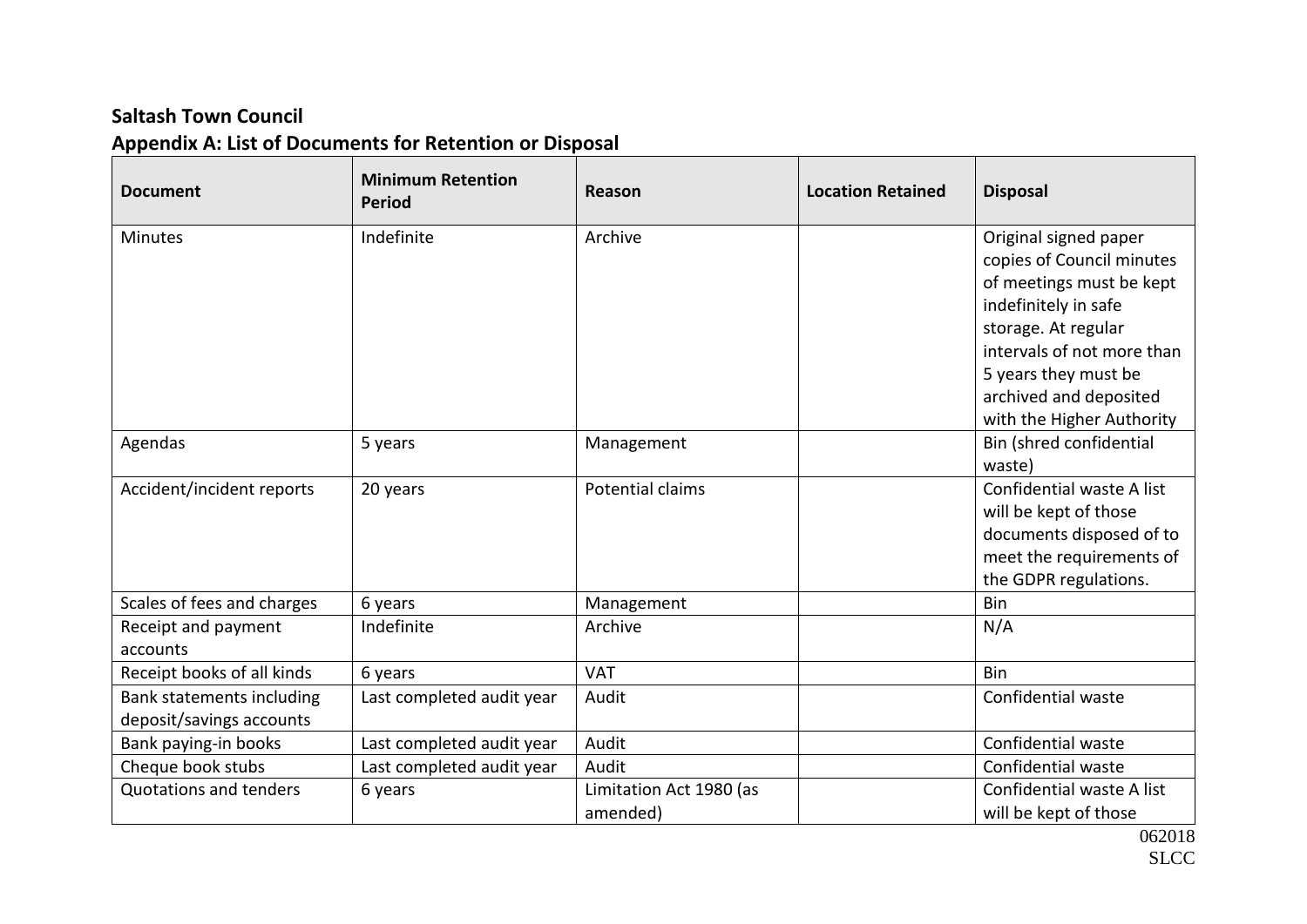| <b>Document</b>                                                  | <b>Minimum Retention</b><br><b>Period</b>                               | Reason                                                                                         | <b>Location Retained</b> | <b>Disposal</b>                                                               |
|------------------------------------------------------------------|-------------------------------------------------------------------------|------------------------------------------------------------------------------------------------|--------------------------|-------------------------------------------------------------------------------|
|                                                                  |                                                                         |                                                                                                |                          | documents disposed of to<br>meet the requirements of<br>the GDPR regulations. |
| Paid invoices                                                    | 6 years                                                                 | <b>VAT</b>                                                                                     |                          | Confidential waste                                                            |
| Paid cheques                                                     | 6 years                                                                 | Limitation Act 1980 (as<br>amended)                                                            |                          | Confidential waste                                                            |
| VAT records                                                      | 6 years generally but 20<br>years for VAT on rents                      | <b>VAT</b>                                                                                     |                          | Confidential waste                                                            |
| Petty cash, postage and<br>telephone books                       | 6 years                                                                 | Tax, VAT, Limitation Act<br>1980 (as amended)                                                  |                          | Confidential waste                                                            |
| Timesheets                                                       | Last completed audit year<br>3 years                                    | Audit (requirement)<br>Personal injury (best<br>practice)                                      |                          | <b>Bin</b>                                                                    |
| Wages books/payroll                                              | 12 years                                                                | Superannuation                                                                                 |                          | Confidential waste                                                            |
| Insurance policies                                               | While valid (but see next<br>two items below)                           | Management                                                                                     |                          | Bin                                                                           |
| Insurance company names<br>and policy numbers                    | Indefinite                                                              | Management                                                                                     |                          | N/A                                                                           |
| Certificates for insurance<br>against liability for<br>employees | 40 years from date on<br>which insurance<br>commenced or was<br>renewed | The Employers' Liability<br>(Compulsory Insurance)<br>Regulations 1998 (SI 2753)<br>Management |                          | <b>Bin</b>                                                                    |
| Town Park equipment<br>inspection reports                        | 21 years                                                                |                                                                                                |                          |                                                                               |
| Investments                                                      | Indefinite                                                              | Audit, Management                                                                              |                          | N/A                                                                           |
| Title deeds, leases,<br>agreements, contracts                    | Indefinite                                                              | Audit, Management                                                                              |                          | N/A                                                                           |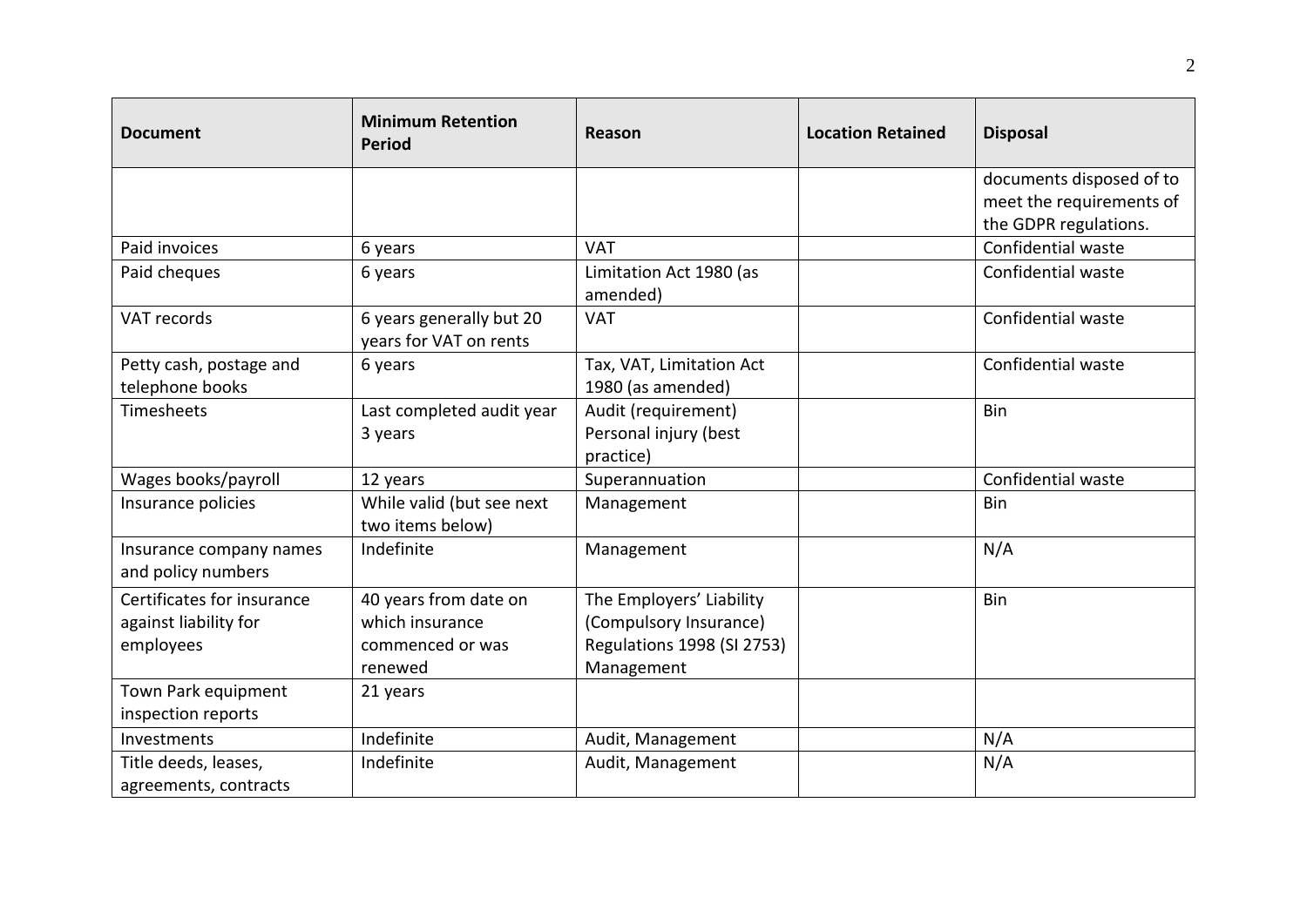| <b>Document</b>                                                                                                                                | <b>Minimum Retention</b><br><b>Period</b>                                                                                | Reason                                                                                                                                                                                                                                                                                                 | <b>Location Retained</b> | <b>Disposal</b>                                                                             |
|------------------------------------------------------------------------------------------------------------------------------------------------|--------------------------------------------------------------------------------------------------------------------------|--------------------------------------------------------------------------------------------------------------------------------------------------------------------------------------------------------------------------------------------------------------------------------------------------------|--------------------------|---------------------------------------------------------------------------------------------|
| Members' allowances                                                                                                                            | 6 years                                                                                                                  | Tax, Limitation Act 1980                                                                                                                                                                                                                                                                               |                          | Confidential waste. A list                                                                  |
| register                                                                                                                                       |                                                                                                                          | (as amended)                                                                                                                                                                                                                                                                                           |                          | will be kept of those                                                                       |
|                                                                                                                                                |                                                                                                                          |                                                                                                                                                                                                                                                                                                        |                          |                                                                                             |
|                                                                                                                                                |                                                                                                                          |                                                                                                                                                                                                                                                                                                        |                          |                                                                                             |
|                                                                                                                                                |                                                                                                                          |                                                                                                                                                                                                                                                                                                        |                          |                                                                                             |
|                                                                                                                                                |                                                                                                                          |                                                                                                                                                                                                                                                                                                        |                          |                                                                                             |
|                                                                                                                                                |                                                                                                                          |                                                                                                                                                                                                                                                                                                        |                          |                                                                                             |
|                                                                                                                                                |                                                                                                                          |                                                                                                                                                                                                                                                                                                        |                          |                                                                                             |
|                                                                                                                                                |                                                                                                                          |                                                                                                                                                                                                                                                                                                        |                          |                                                                                             |
|                                                                                                                                                |                                                                                                                          |                                                                                                                                                                                                                                                                                                        |                          |                                                                                             |
|                                                                                                                                                |                                                                                                                          |                                                                                                                                                                                                                                                                                                        |                          |                                                                                             |
|                                                                                                                                                |                                                                                                                          |                                                                                                                                                                                                                                                                                                        |                          |                                                                                             |
|                                                                                                                                                |                                                                                                                          |                                                                                                                                                                                                                                                                                                        |                          |                                                                                             |
|                                                                                                                                                |                                                                                                                          |                                                                                                                                                                                                                                                                                                        |                          |                                                                                             |
|                                                                                                                                                |                                                                                                                          |                                                                                                                                                                                                                                                                                                        |                          |                                                                                             |
|                                                                                                                                                |                                                                                                                          |                                                                                                                                                                                                                                                                                                        |                          |                                                                                             |
|                                                                                                                                                |                                                                                                                          |                                                                                                                                                                                                                                                                                                        |                          |                                                                                             |
|                                                                                                                                                |                                                                                                                          |                                                                                                                                                                                                                                                                                                        |                          |                                                                                             |
|                                                                                                                                                |                                                                                                                          |                                                                                                                                                                                                                                                                                                        |                          |                                                                                             |
|                                                                                                                                                |                                                                                                                          |                                                                                                                                                                                                                                                                                                        |                          |                                                                                             |
|                                                                                                                                                |                                                                                                                          |                                                                                                                                                                                                                                                                                                        |                          |                                                                                             |
| Information from other<br>bodies<br>e.g. circulars from county<br>associations, NALC, principal<br>authorities<br>Local/historical information | Retained for as long as it is<br>useful and relevant<br>Indefinite - to be securely<br>kept for benefit of the<br>Parish | Councils may acquire<br>records of local interest<br>and accept gifts or records<br>of general and local<br>interest in order to<br>promote the use for such<br>records (defined as<br>materials in written or<br>other form setting out<br>facts or events or<br>otherwise recording<br>information). |                          | documents disposed of to<br>meet the requirements of<br>the GDPR regulations.<br>Bin<br>N/A |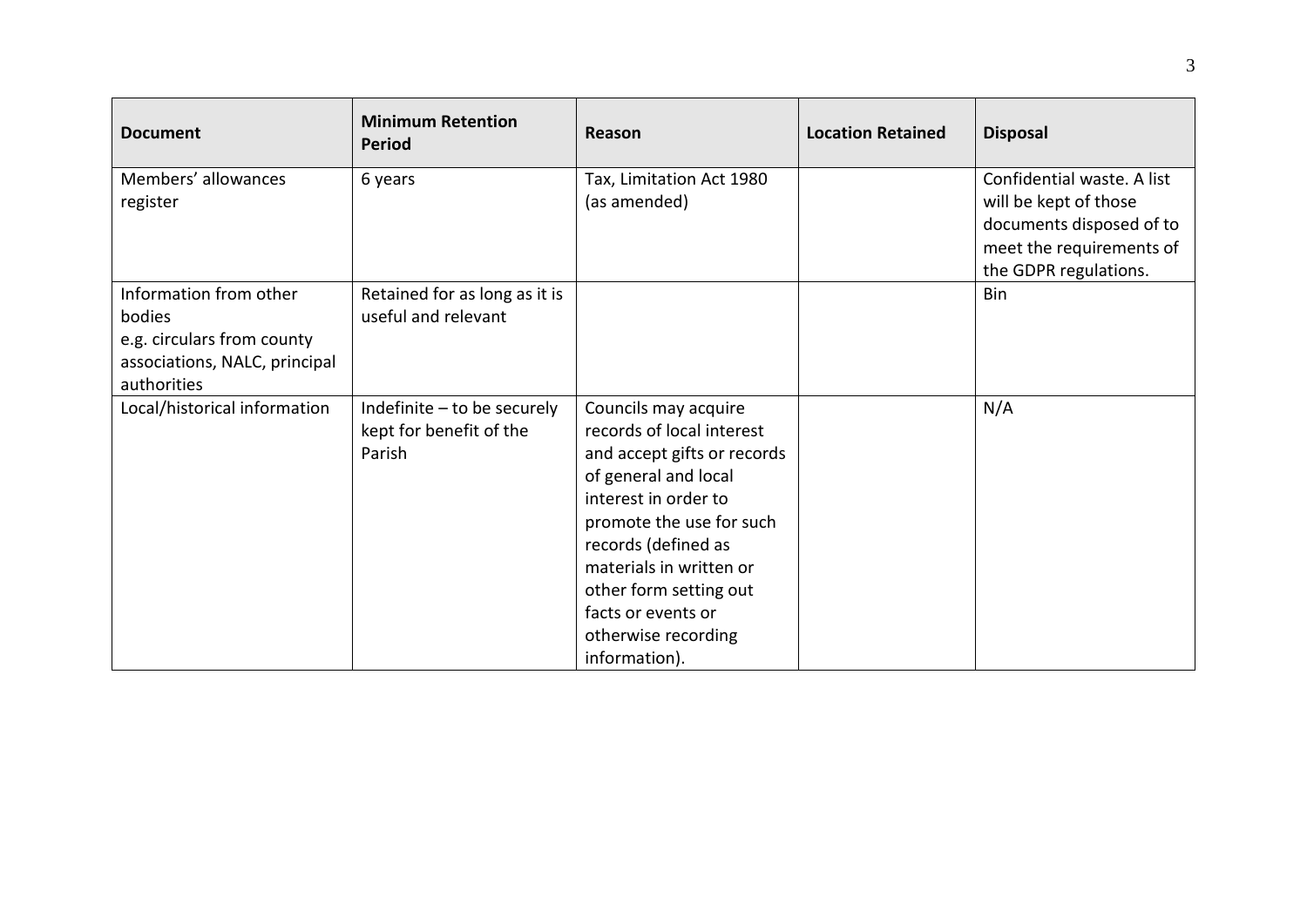| <b>Document</b>                                                                                                                                   | <b>Minimum Retention</b><br><b>Period</b>                                                                                                                               | Reason                                                                                                                                                                                                                                                                                                                                                                                                                                                                                                                                                          | <b>Location Retained</b> | <b>Disposal</b>                                                                                                                               |
|---------------------------------------------------------------------------------------------------------------------------------------------------|-------------------------------------------------------------------------------------------------------------------------------------------------------------------------|-----------------------------------------------------------------------------------------------------------------------------------------------------------------------------------------------------------------------------------------------------------------------------------------------------------------------------------------------------------------------------------------------------------------------------------------------------------------------------------------------------------------------------------------------------------------|--------------------------|-----------------------------------------------------------------------------------------------------------------------------------------------|
| Magazines and journals                                                                                                                            | Council may wish to keep<br>its own publications<br>For others retain for as<br>long as they are useful and<br>relevant.                                                | The Legal Deposit Libraries<br>Act 2003 (the 2003 Act)<br>requires a local council<br>which after<br>1 <sup>st</sup> February 2004 has<br>published works in print<br>(this includes a pamphlet,<br>magazine or newspaper, a<br>map, plan, chart or table)<br>to deliver, at its own<br>expense, a copy of them<br>to the British Library Board<br>(which manages and<br>controls the British<br>Library). Printed works as<br>defined by the 2003 Act<br>published by a local<br>council therefore<br>constitute materials which<br>the British Library holds. |                          | Bin if applicable                                                                                                                             |
|                                                                                                                                                   | Record-keeping                                                                                                                                                          |                                                                                                                                                                                                                                                                                                                                                                                                                                                                                                                                                                 |                          |                                                                                                                                               |
| To ensure records are easily<br>accessible it is necessary to<br>comply with the following:<br>A list of files stored in<br>cabinets will be kept | The electronic files will be<br>backed up periodically on a<br>portable hard drive and<br>also in the cloud-based<br>programme supplied by<br>the Council's IT company. | Management                                                                                                                                                                                                                                                                                                                                                                                                                                                                                                                                                      |                          | Documentation no longer<br>required will be disposed<br>of, ensuring any<br>confidential documents<br>are destroyed as<br>confidential waste. |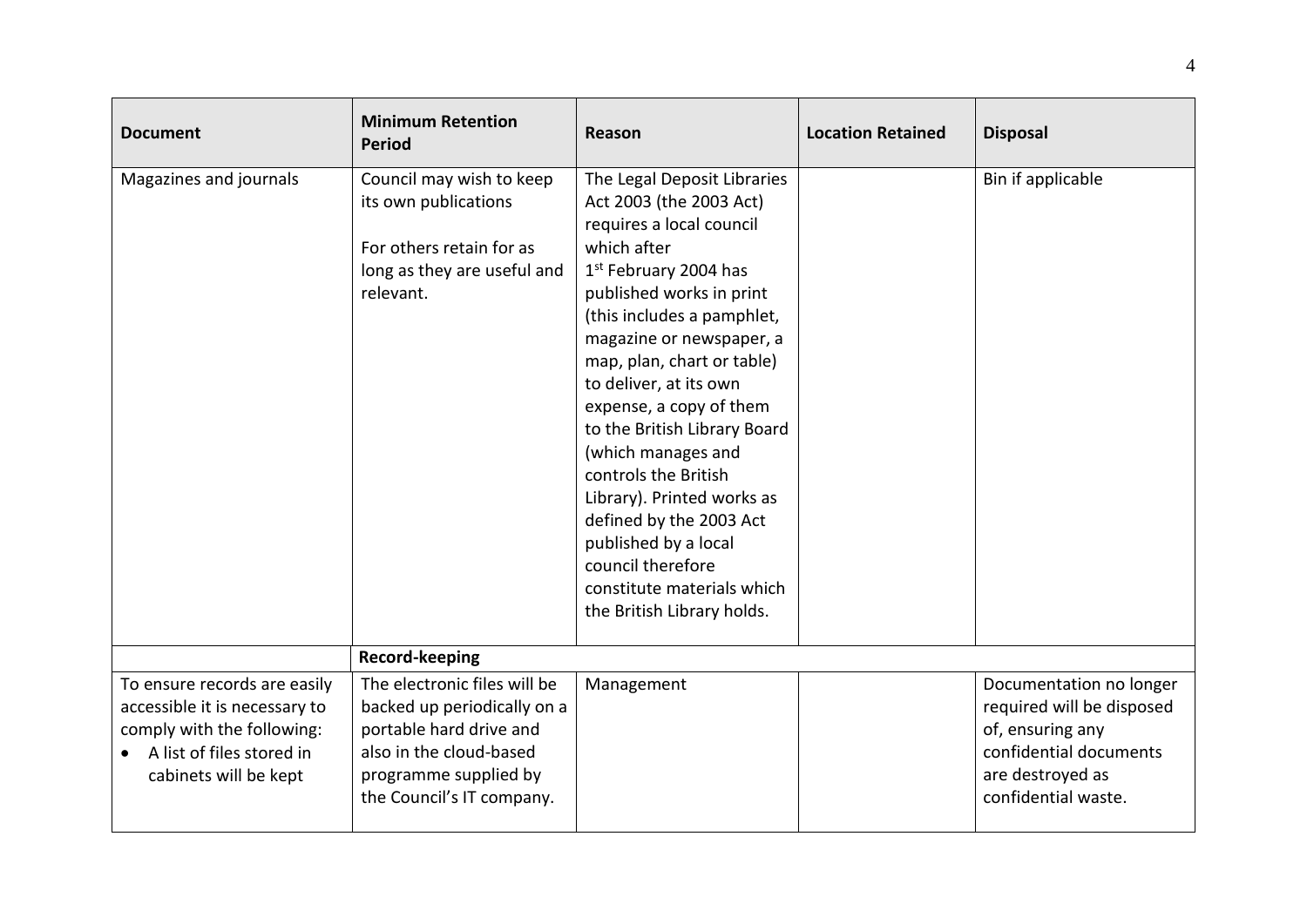| <b>Document</b>            | <b>Minimum Retention</b><br><b>Period</b> | Reason                      | <b>Location Retained</b> | <b>Disposal</b>              |
|----------------------------|-------------------------------------------|-----------------------------|--------------------------|------------------------------|
| Electronic files will be   |                                           |                             |                          | A list will be kept of those |
| saved using relevant file  |                                           |                             |                          | documents disposed of to     |
| names                      |                                           |                             |                          | meet the requirements of     |
|                            |                                           |                             |                          | the GDPR regulations.        |
| General correspondence     | Unless it relates to specific             | Management                  |                          | Bin (shred confidential      |
|                            | categories outlined in the                |                             |                          | waste)                       |
|                            | policy, correspondence,                   |                             |                          | A list will be kept of those |
|                            | both paper and electronic,                |                             |                          | documents disposed of to     |
|                            | should be kept.                           |                             |                          | meet the requirements of     |
|                            | Records should be kept for                |                             |                          | the GDPR regulations.        |
|                            | as long as they are needed                |                             |                          |                              |
|                            | for reference or                          |                             |                          |                              |
|                            | accountability purposes, to               |                             |                          |                              |
|                            | comply with regulatory                    |                             |                          |                              |
|                            | requirements or to protect                |                             |                          |                              |
|                            | legal and other rights and                |                             |                          |                              |
|                            | interests.                                |                             |                          |                              |
| Correspondence relating to | If related to Audit, see                  | After an employment         |                          | Confidential waste           |
| staff                      | relevant sections above.                  | relationship has ended, a   |                          | A list will be kept of those |
|                            | Should be kept securely                   | council may need to retain  |                          | documents disposed of to     |
|                            | and personal data in                      | and access staff records    |                          | meet the requirements of     |
|                            | relation to staff should not              | for former staff for the    |                          | the GDPR regulations.        |
|                            | be kept for longer than is                | purpose of giving           |                          |                              |
|                            | necessary for the purpose                 | references, payment of      |                          |                              |
|                            | it was held. Likely time                  | tax, national insurance     |                          |                              |
|                            | limits for tribunal claims                | contributions and           |                          |                              |
|                            | between 3-6 months                        | pensions, and in respect of |                          |                              |
|                            | Recommend this period be                  | any related legal claims    |                          |                              |
|                            | for 3 years                               | made against the council.   |                          |                              |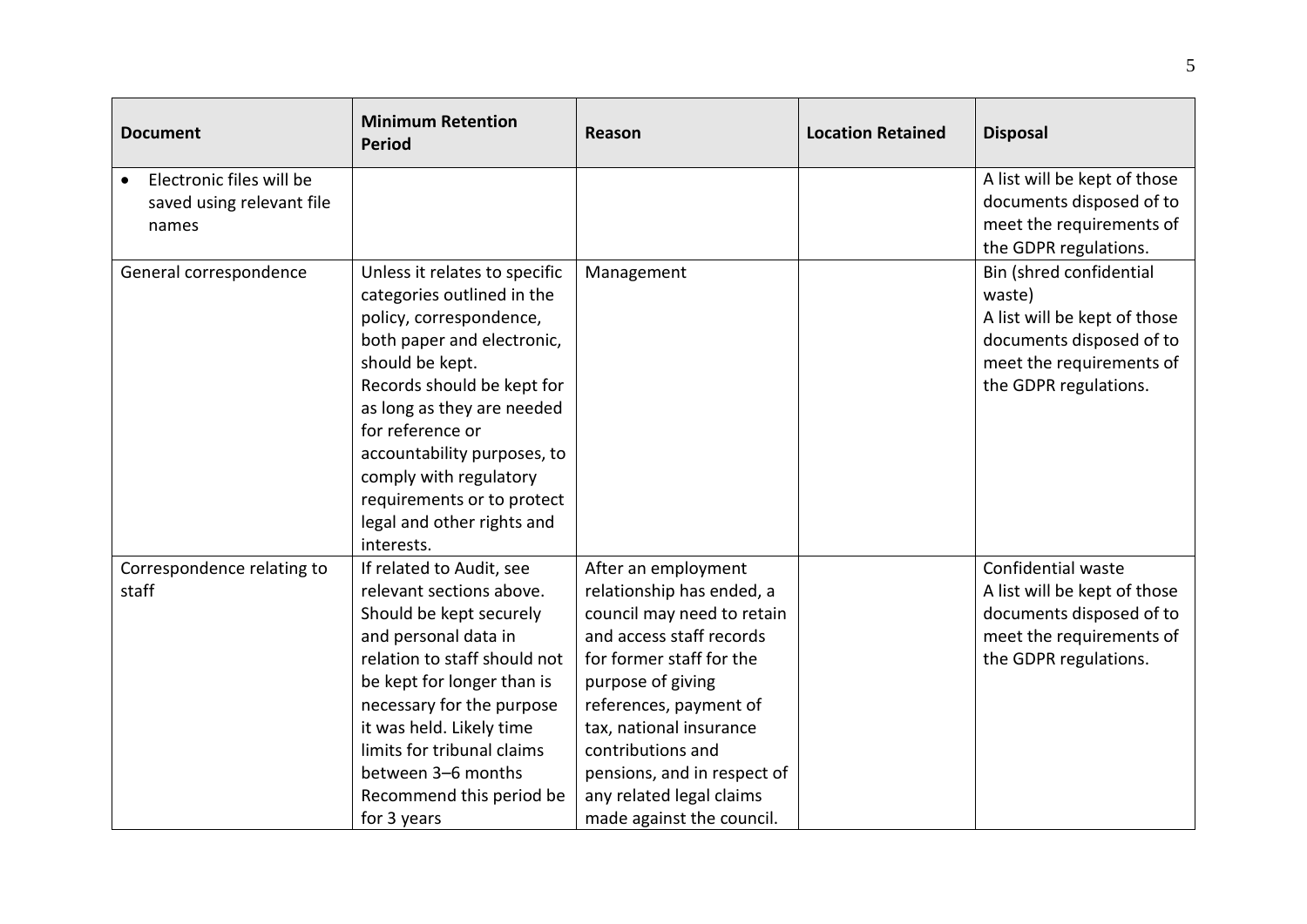| <b>Document</b> | <b>Minimum Retention</b><br><b>Period</b>                                                                                                                                                                                                                                                                                                                                                  | Reason                                                                                           | <b>Location Retained</b> | <b>Disposal</b>            |  |
|-----------------|--------------------------------------------------------------------------------------------------------------------------------------------------------------------------------------------------------------------------------------------------------------------------------------------------------------------------------------------------------------------------------------------|--------------------------------------------------------------------------------------------------|--------------------------|----------------------------|--|
|                 |                                                                                                                                                                                                                                                                                                                                                                                            |                                                                                                  |                          |                            |  |
|                 |                                                                                                                                                                                                                                                                                                                                                                                            |                                                                                                  |                          |                            |  |
|                 |                                                                                                                                                                                                                                                                                                                                                                                            |                                                                                                  |                          |                            |  |
|                 |                                                                                                                                                                                                                                                                                                                                                                                            |                                                                                                  |                          |                            |  |
|                 |                                                                                                                                                                                                                                                                                                                                                                                            |                                                                                                  |                          |                            |  |
|                 | Documents from legal matters, negligence and other torts<br>Most legal proceedings are governed by the Limitation Act 1980 (as amended). The 1980 Act provides that<br>legal claims may not be commenced after a specified period. Where the limitation periods are longer than<br>other periods specified the documentation should be kept for the longer period specified. Some types of |                                                                                                  |                          |                            |  |
|                 | legal proceedings may fall within two or more categories.                                                                                                                                                                                                                                                                                                                                  |                                                                                                  |                          |                            |  |
|                 |                                                                                                                                                                                                                                                                                                                                                                                            | If in doubt, keep for the longest of the three limitation periods.<br>Confidential waste. A list |                          |                            |  |
| Negligence      | 6 years                                                                                                                                                                                                                                                                                                                                                                                    |                                                                                                  |                          | will be kept of those      |  |
|                 |                                                                                                                                                                                                                                                                                                                                                                                            |                                                                                                  |                          | documents disposed of to   |  |
|                 |                                                                                                                                                                                                                                                                                                                                                                                            |                                                                                                  |                          | meet the requirements of   |  |
|                 |                                                                                                                                                                                                                                                                                                                                                                                            |                                                                                                  |                          | the GDPR regulations.      |  |
| Defamation      | 1 year                                                                                                                                                                                                                                                                                                                                                                                     |                                                                                                  |                          | Confidential waste. A list |  |
|                 |                                                                                                                                                                                                                                                                                                                                                                                            |                                                                                                  |                          | will be kept of those      |  |
|                 |                                                                                                                                                                                                                                                                                                                                                                                            |                                                                                                  |                          | documents disposed of to   |  |
|                 |                                                                                                                                                                                                                                                                                                                                                                                            |                                                                                                  |                          | meet the requirements of   |  |
|                 |                                                                                                                                                                                                                                                                                                                                                                                            |                                                                                                  |                          | the GDPR regulations.      |  |
| Contract        | 6 years                                                                                                                                                                                                                                                                                                                                                                                    |                                                                                                  |                          | Confidential waste. A list |  |
|                 |                                                                                                                                                                                                                                                                                                                                                                                            |                                                                                                  |                          | will be kept of those      |  |
|                 |                                                                                                                                                                                                                                                                                                                                                                                            |                                                                                                  |                          | documents disposed of to   |  |
|                 |                                                                                                                                                                                                                                                                                                                                                                                            |                                                                                                  |                          | meet the requirements of   |  |
|                 |                                                                                                                                                                                                                                                                                                                                                                                            |                                                                                                  |                          | the GDPR regulations.      |  |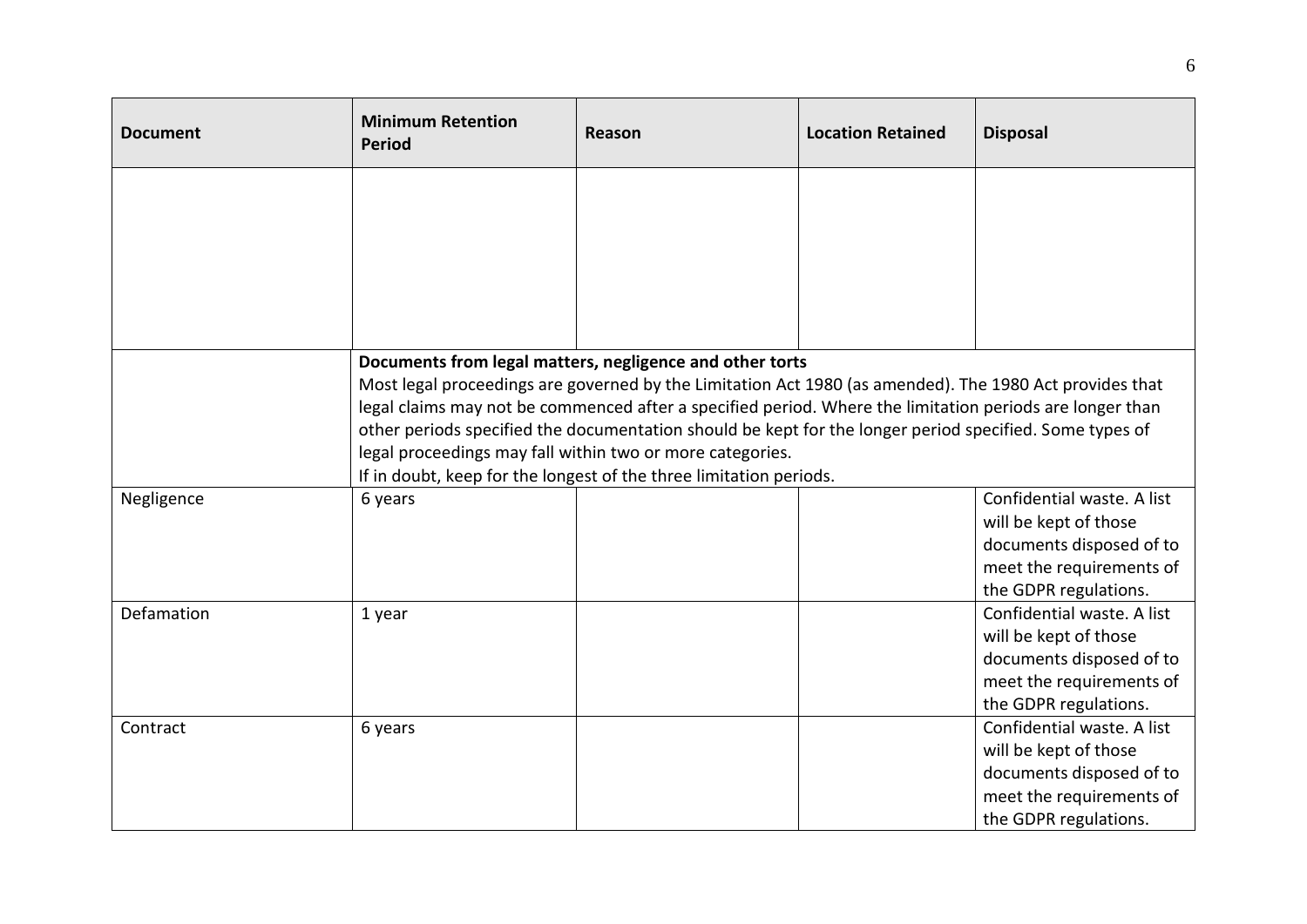| <b>Document</b>                                                          | <b>Minimum Retention</b><br><b>Period</b>                             | Reason            | <b>Location Retained</b> | <b>Disposal</b>                                                                                                                     |
|--------------------------------------------------------------------------|-----------------------------------------------------------------------|-------------------|--------------------------|-------------------------------------------------------------------------------------------------------------------------------------|
| Leases                                                                   | 12 years                                                              |                   |                          | Confidential waste.                                                                                                                 |
| Sums recoverable by statute                                              | 6 years                                                               |                   |                          | Confidential waste.                                                                                                                 |
| Personal injury                                                          | 3 years                                                               |                   |                          | Confidential waste.                                                                                                                 |
| To recover land                                                          | 12 years                                                              |                   |                          | Confidential waste.                                                                                                                 |
| Rent                                                                     | 6 years                                                               |                   |                          | Confidential waste.                                                                                                                 |
| Breach of trust                                                          | None                                                                  |                   |                          | Confidential waste.                                                                                                                 |
| Trust deeds                                                              | Indefinite                                                            |                   |                          | N/A                                                                                                                                 |
| For Halls, Centres, Recreation Grounds                                   |                                                                       |                   |                          |                                                                                                                                     |
| Application to hire<br>$\bullet$<br>Invoices<br>Record of tickets issued | 6 years                                                               | <b>VAT</b>        |                          | Confidential waste<br>A list will be kept of those<br>documents disposed of to<br>meet the requirements of<br>the GDPR regulations. |
| Lettings diaries                                                         | Electronic files linked to<br>accounts                                | <b>VAT</b>        |                          | N/A                                                                                                                                 |
| <b>Terms and Conditions</b>                                              | 6 years                                                               | Management        |                          | Bin                                                                                                                                 |
| <b>Event Monitoring Forms</b>                                            | 6 years unless required for<br>claims, insurance or legal<br>purposes | Management        |                          | Bin. A list will be kept of<br>those documents disposed<br>of to meet the<br>requirements of the GDPR<br>regulations.               |
|                                                                          | <b>For Allotments</b>                                                 |                   |                          |                                                                                                                                     |
| Register and plans                                                       | Indefinite                                                            | Audit, Management |                          | N/A                                                                                                                                 |
| <b>Minutes</b>                                                           | Indefinite                                                            | Audit, Management |                          | N/A                                                                                                                                 |
| Legal papers                                                             | Indefinite                                                            | Audit, Management |                          | N/A                                                                                                                                 |
|                                                                          | <b>For Burial Grounds</b>                                             |                   |                          |                                                                                                                                     |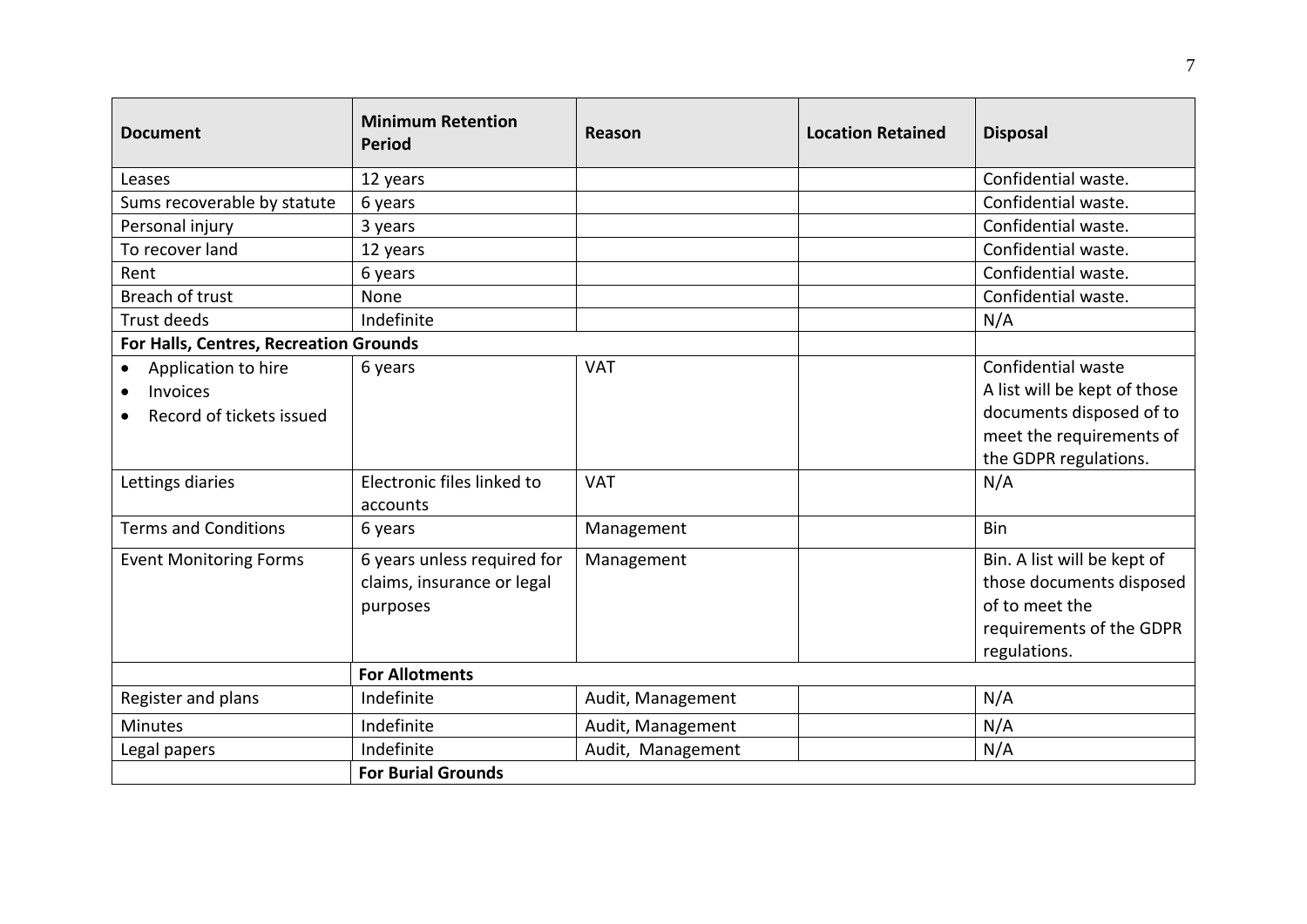| <b>Document</b>                         | <b>Minimum Retention</b><br><b>Period</b> | Reason                      | <b>Location Retained</b> | <b>Disposal</b>    |
|-----------------------------------------|-------------------------------------------|-----------------------------|--------------------------|--------------------|
| Register of fees collected<br>$\bullet$ | Indefinite                                | Archives, Local Authorities |                          | N/A                |
| Register of burials                     |                                           | Cemeteries Order 1977 (SI   |                          |                    |
| Register of purchased<br>$\bullet$      |                                           | 204)                        |                          |                    |
| graves                                  |                                           |                             |                          |                    |
| Register/plan of grave<br>$\bullet$     |                                           |                             |                          |                    |
| spaces                                  |                                           |                             |                          |                    |
| Register of memorials<br>$\bullet$      |                                           |                             |                          |                    |
| Applications for                        |                                           |                             |                          |                    |
| interment                               |                                           |                             |                          |                    |
| Applications for right to<br>$\bullet$  |                                           |                             |                          |                    |
| erect                                   |                                           |                             |                          |                    |
| memorials                               |                                           |                             |                          |                    |
| Disposal certificates<br>$\bullet$      |                                           |                             |                          |                    |
| Copy certificates of grant<br>$\bullet$ |                                           |                             |                          |                    |
| of exclusive right of burial            |                                           |                             |                          |                    |
|                                         | <b>Planning Papers</b>                    |                             |                          |                    |
| Applications                            | 1 year                                    | Management                  |                          | Bin                |
| Appeals                                 | 1 year unless significant                 | Management                  |                          | <b>Bin</b>         |
|                                         | development                               |                             |                          |                    |
| <b>Trees</b>                            | 1 year                                    | Management                  |                          | Bin                |
| Local Development Plans                 | Retained as long as in force              | Reference                   |                          | Bin                |
| <b>Local Plans</b>                      | Retained as long as in force              | Reference                   |                          | Bin                |
| Town/Neighbourhood Plans                | Indefinite - final adopted                | Historical purposes         |                          | N/A                |
|                                         | plans                                     |                             |                          |                    |
|                                         | <b>CCTV</b>                               |                             |                          |                    |
| Daily notes                             | Daily                                     | Data protection             |                          | Confidential waste |
| Radio rotas                             | 1 week                                    | Management                  |                          | Confidential waste |
| Work rotas                              | 1 month                                   | Management                  |                          | Confidential waste |